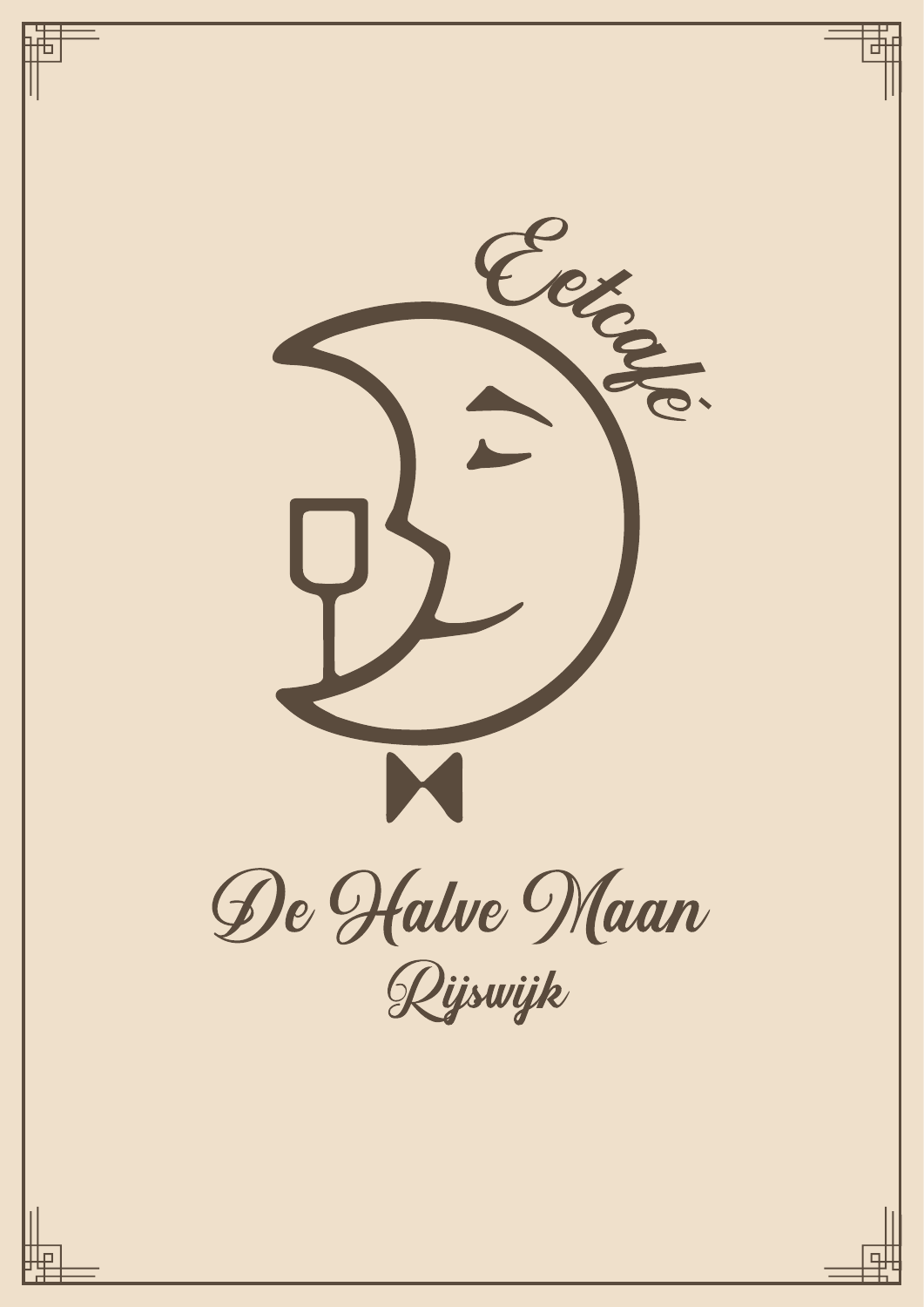| VOORGERECHTEN<br><b>Starters</b>                                                                                                                                                                                      |              |  |
|-----------------------------------------------------------------------------------------------------------------------------------------------------------------------------------------------------------------------|--------------|--|
| <b>MANDJE STOKBROOD</b><br>(12st.)<br>(6 st.)<br>Met kruidenboter & Aioli.<br>Baquette with herb butter & Aioli.                                                                                                      | 9,50<br>6,00 |  |
| <b>GEGRATINEERDE GAMBA'S</b><br>6 Gamba's gegratineerd met kruidenboter en oude kaas, geserveerd met stokbrood en citroen.<br>6 Gambas au gratin with herb butter and old cheese, served with a baguette and lemon.   | 11,50        |  |
| <b>RUNDERCARPACCIO</b><br>Met pijnboompitten, Parmezaanse kaas en kappertjes met een keuze uit<br>pesto of truffelmayonaise.                                                                                          | 11,50        |  |
| Pine nuts, Parmesan cheese and capers with a choice of pesto or truffle mayonnaise.<br><b>VITELLO TONNATO</b><br>Kalfsfricandeau met tonijnsaus en kappertjes.<br>Veal fricandeau with tuna sauce and capers.         | 10,75        |  |
| <b>SOEPEN</b><br>Soups                                                                                                                                                                                                |              |  |
| <b>TOMATENSOEP</b><br>Met rundergehakt balletjes en stokbrood. (Kan ook vegetarisch)<br>Tomato soup with minced beef balls and baquette.                                                                              |              |  |
| <b>FRANSE UIENSOEP</b><br>Op traditionele, klassieke wijze gegratineerd met stokbrood en Gruyère kaas.<br>Classic onion soup au gratin with French bread and Gruyère cheese.                                          | 6,50         |  |
| <b>SOEP VAN DE CHEF</b><br>Een regelmatig wisselende soep uit de overheerlijke soepen van onze chef.<br>Regularly changing soup from the chef                                                                         | 6,50         |  |
| MAALTIJDSALADES<br><b>Meal salads</b>                                                                                                                                                                                 |              |  |
| <b>BOERENSALADE GEITENKAAS</b><br>Salade met geitenkaas, rode biet, notenmix, croutons, rauwkost en honing/tijm dressing.<br>Goat cheese salad, beetroot, nut mix, croutons, raw vegetables and honey/thyme dressing. | 16,50        |  |
| <b>CAESAR SALADE</b><br>Romeinse salade met kip, Parmezaanse kaas, ei, croutons, cocktail tomaatjes,<br>rode ui & caesar dressing.<br>Caesar salad with chicken, Parmesan cheese, egg & caesar dressing.              | 16,50        |  |
| Heeft u een allergie? Meld het ons!                                                                                                                                                                                   |              |  |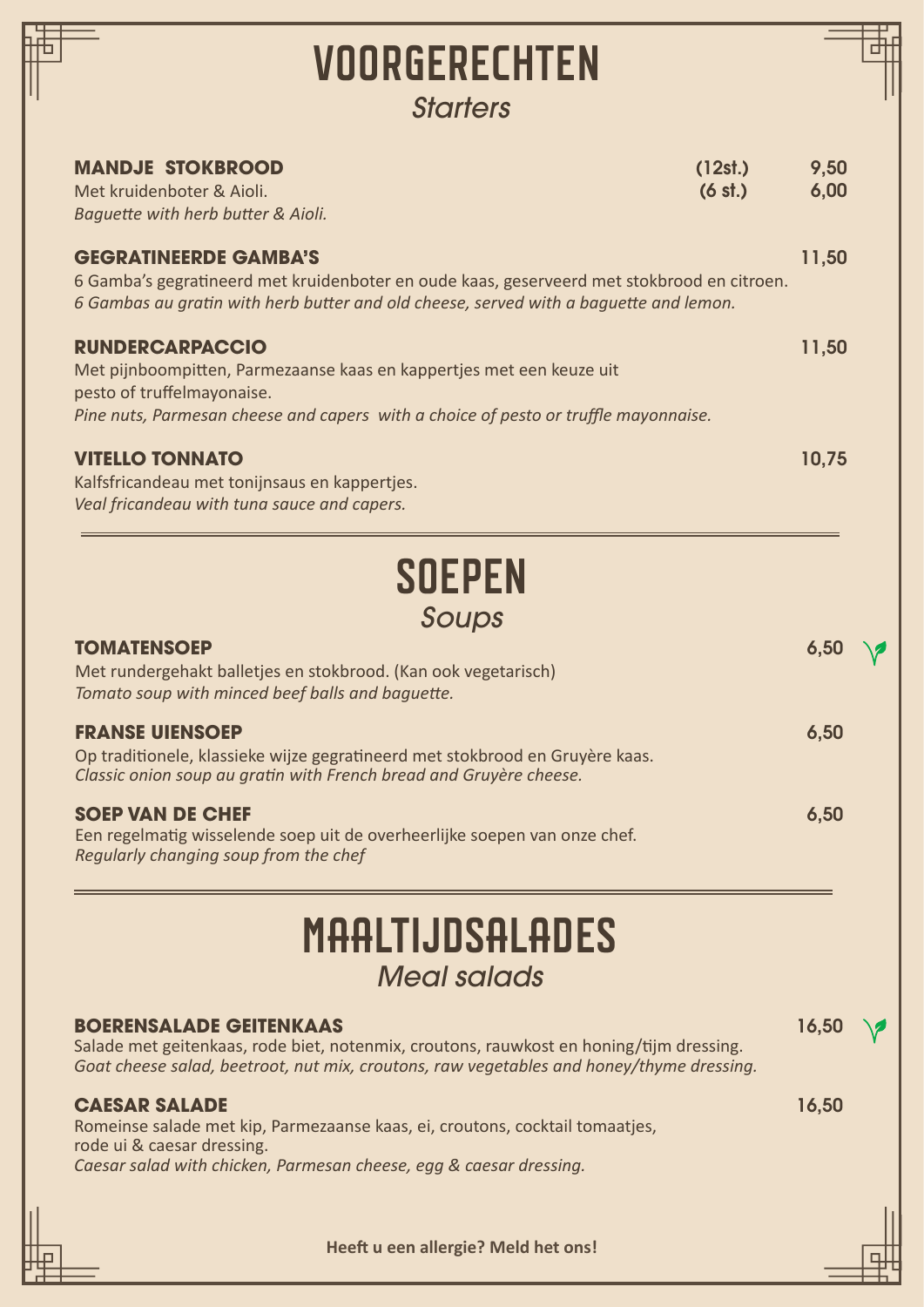## **VEGETARISCH** PASTA'S *Vegetarian* **FALAFEL TORTILLA** 16.50 Warme Falafel met guacamole, cocktail tomaatjes, crème fraîche, nacho's en tomatensalsa. *Falafel with guacamole, cocktail tomatoes, crème fraîche, nachos and tomato salsa.* **VEGETARISCHE LASAGNE** 16,50 Huisgemaakte lasagne van o.a. spinazie, geitenkaas, walnoten en gruyère kaas. *Homemade lasagna with spinach, goat cheese, walnuts and Gruyère cheese.* **PASTA BOLOGNESE** 15,50 Huisgemaakte bolognese saus met o.a. rundergehakt en Parmezaanse kaas *Homemade Bolognese sauce with minced beef and Parmesan cheese.* **PALMESTEYN BURGER** 17,75 Premium burger van Hollands Palmesteyn rund met truffelmayonaise, tomaat, **XXL 22,75** bacon, mosterd, rode ui en Old'Amsterdam kaas. *With truffle mayonnaise, tomato, bacon, mustard, red onion and Old'Amsterdam cheese.* BURGER SPECIALS

## **JALAPENO BURGER** 17,95 Premium runder burger met sla, augurk, tomaat, spek, cheddar kaas en Jalapeño saus. XXL 22,95 *With lettuce, pickle, tomato, bacon, cheddar cheese and Jalapeño sauce* **KIP BURGER** 17,75 Krokante kipburger met rode ui, sla cheddar en zachte sriracha mayonaise **XXL 22,75**

*Chicken burger with red onion, cheddar salad and sriracha mayonnaise* 

**\* Alle burgers worden geserveerd met twister frites en mayonaise** 

**\* All burgers are served with twister fries and mayonnaise**

**Heeft u een allergie? Meld het ons!**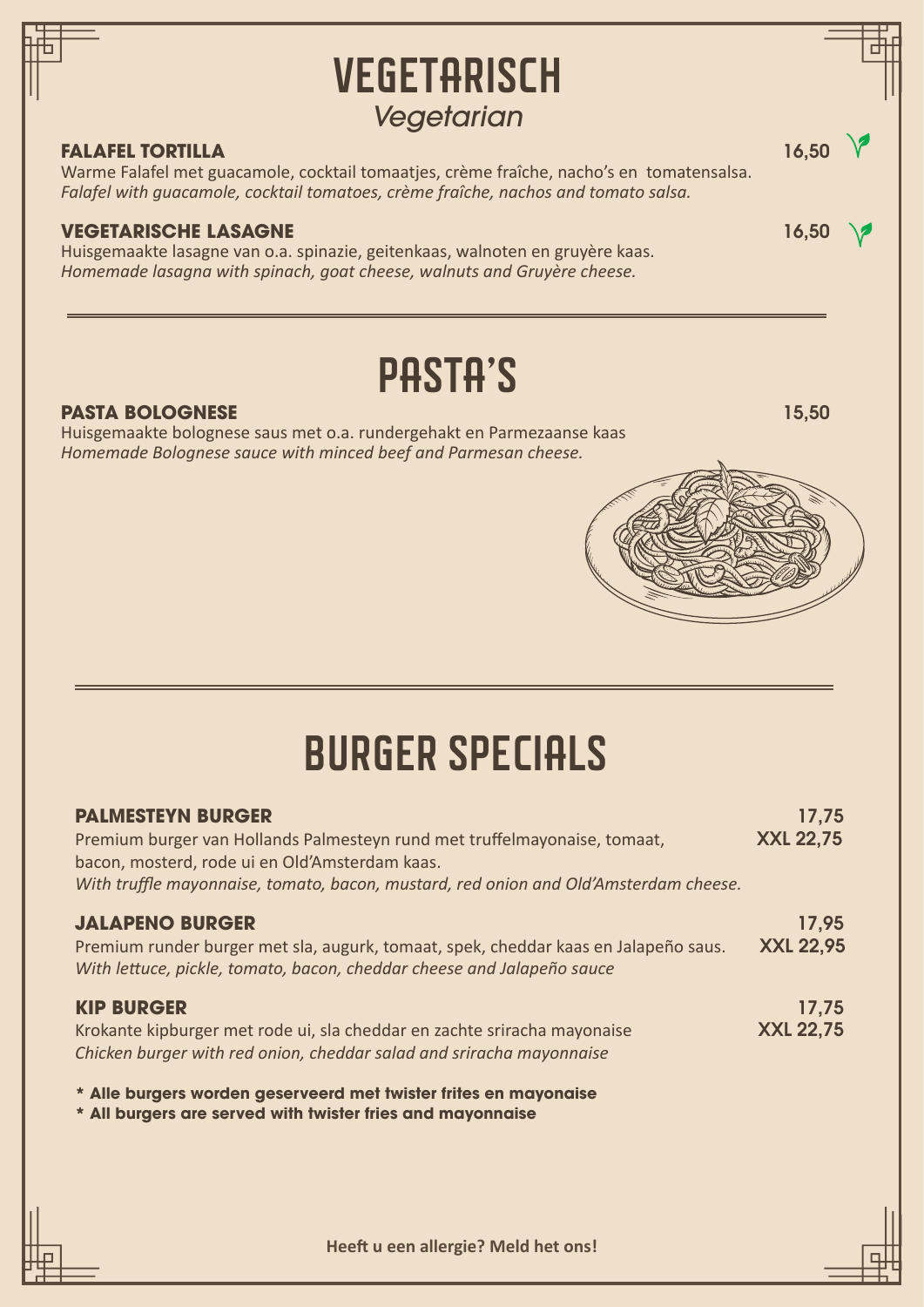| <b>VLEESGERECHTEN</b><br><b>Meat dishes</b>                                                                                                                                                                                                                                                                                       |                         |
|-----------------------------------------------------------------------------------------------------------------------------------------------------------------------------------------------------------------------------------------------------------------------------------------------------------------------------------|-------------------------|
| <b>SATE DE "HALVE MAAN"</b><br>De beroemde saté van de Halve Maan, naar keuze varkenshaas of kip.<br>Met komkommer atjar, stokbrood, pindasaus, gebakken uitjes en kroepoek.<br>Chicken or pork tenderloin satay with baguette, peanut sauce, fried onions and prawn crackers.                                                    | 18,75                   |
| <b>SPROKKELPANNETJE</b><br>Stukjes kip, varkenshaas en biefstuk in een saus naar keuze;<br>Traditioneel(zachte knoflooksaus), pepersaus of champignons saus met stokbrood.<br>Picking Pan, Pieces of chicken, pork tenderloin and steak in a sauce of your choice;<br>garlic sauce, pepper sauce or mushroom sauce with baguette. | 21,50                   |
| <b>SPARERIBS (Zoet, Pittig, BBQ of Maandsmaak)</b><br><b>Small</b><br><b>Medium</b><br>Varkens spareribs met sausjes (op zaterdag & zondag onbeperkt voor 17,95)<br>Large<br>Spareribs (unlimited on Saturday & Sunday for 17,95)                                                                                                 | 17,95<br>20,95<br>23,95 |
| <b>SCHNITZEL</b><br>Grote varkensschnitzel met citroen.<br>Large pork schnitzel with lemon.                                                                                                                                                                                                                                       | 18,50                   |
| <b>BOEREN SCHNITZEL</b><br>met boerenmix van ui, champignons en bacon<br>with farmer's mix of onion, mushrooms and bacon                                                                                                                                                                                                          | 20,00                   |
| <b>RUNDER STEAK BAVETTE</b><br>200 gr. getrancheerde flanksteak van de grill met truffelolie<br>Flanksteak from the grill with truffleoil                                                                                                                                                                                         | 26,00                   |
| <b>ASIAN WOK KIP</b><br>Roergebakken kipfilet reepjes met groentes, cashewnoten, teriyakisaus en witte rijst.<br>Stir fried chicken fillet strips with vegetables, cashew nuts, teriyaki sauce and white rice.                                                                                                                    | 17,50                   |
| <b>SLEMMER "Onze specialiteit"</b><br>Gemarineerde varkenshaaspuntjes in pepersaus, gegratineerd met boerenham en kaas<br>Marinated pork tenderloin tips in pepper sauce, au gratin with ham and cheese.                                                                                                                          | 19,50                   |

**\* Bovenstaande gerechten worden geserveerd met friet en mayonaise. Eventueel ook met gebakken aardappelschijfjes met ui en kaantjes. Toeslag is dan 1 euro.**

**\* The above dishes are served with fries and mayonnaise. You can also order this with fried potato slices with onion and cracklings. Surcharge is 1 euro.**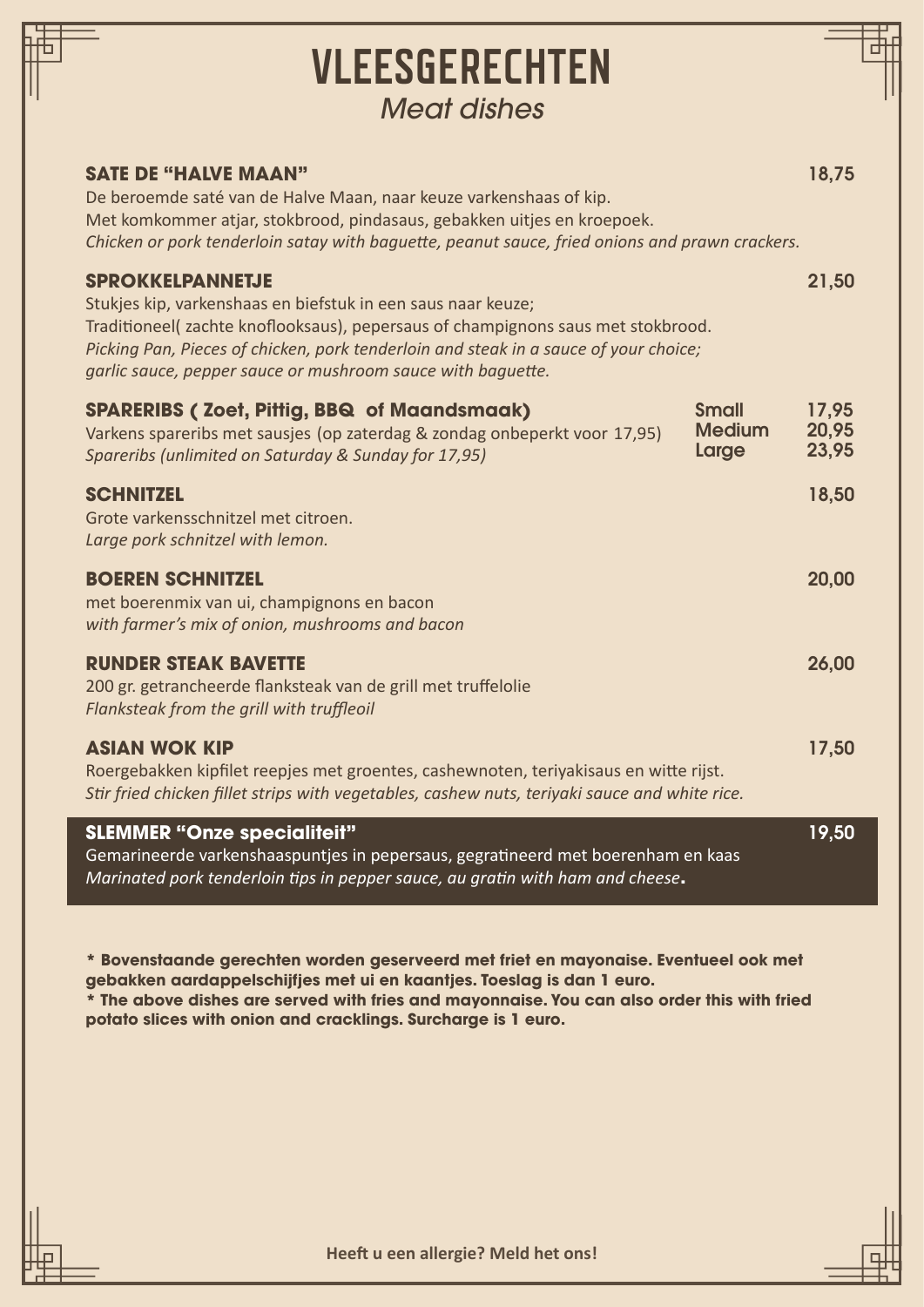| <b>VISGERECHTEN</b>                                                                                                                                                                                                                                                                                                                                                                                                                                                                                                                                                                              |                              |
|--------------------------------------------------------------------------------------------------------------------------------------------------------------------------------------------------------------------------------------------------------------------------------------------------------------------------------------------------------------------------------------------------------------------------------------------------------------------------------------------------------------------------------------------------------------------------------------------------|------------------------------|
| Seafood                                                                                                                                                                                                                                                                                                                                                                                                                                                                                                                                                                                          |                              |
| <b>FISH &amp; CHIPS</b><br>Gebakken in bierbeslag met Ravigottesaus.<br>Baked in beer batter with Ravigotte sauce.                                                                                                                                                                                                                                                                                                                                                                                                                                                                               | 18,50                        |
| <b>SLIPTONG</b><br>Drie in het pannetje gebakken sliptongen met peterselieboter en citroen.<br>3 small Dover sole, fried in the pan with parsley butter and lemon.                                                                                                                                                                                                                                                                                                                                                                                                                               | 21,50                        |
| <b>ZALMFILET</b><br>Van de grill met saffraan/salie saus en citroen<br>Salmon fillet from the grill with saffron / sage sauce and lemon.                                                                                                                                                                                                                                                                                                                                                                                                                                                         | 21,95                        |
| <b>VIS PANNETJE</b><br>Bouillabaisse van zalm, kabeljauw en gamba's                                                                                                                                                                                                                                                                                                                                                                                                                                                                                                                              | 21,95                        |
| mayonaise. Eventueel kan dit ook met gebakken                                                                                                                                                                                                                                                                                                                                                                                                                                                                                                                                                    |                              |
|                                                                                                                                                                                                                                                                                                                                                                                                                                                                                                                                                                                                  |                              |
| <b>EXTRA'S</b>                                                                                                                                                                                                                                                                                                                                                                                                                                                                                                                                                                                   | 1,50                         |
| aardappelschijfjes met ui en kaantjes. Toeslag is dan 1 euro.<br>* The above dishes are served with fries and mayonnaise. You can also order this with fried<br>potato slices with onion and cracklings. Surcharge is 1 euro.<br><b>WARME SAUZEN / WARM SAUCES</b><br>Pepersaus, pindasaus, champignonsaus<br>Pepper sauce, peanut sauce, mushroom sauce<br><b>KOUDE SAUZEN / COLD SAUCES</b><br>Knoflooksaus, bbq saus, ravigottesaus / Garlic sauce, bbq sauce, ravigotte sauce<br>Mayonaise, ketchup / Mayonnaise, ketchup<br>Appelmoes / Applesauce<br>Truffelmayonaise / Truffle mayonnaise | 1,10<br>0,75<br>1,10<br>1,00 |
| <b>AARDAPPEL GARNITUREN / POTATO GARNISHES</b><br>Twister frites / Twister fries<br>Normale frites / Normal fries<br>Gebakken Aardappeltjes met bosuitjes en kaantjes / Baked Potato with onions, bacon                                                                                                                                                                                                                                                                                                                                                                                          | 2,25<br>2,25<br>3,25         |

**Heeft u een allergie? Meld het ons!**